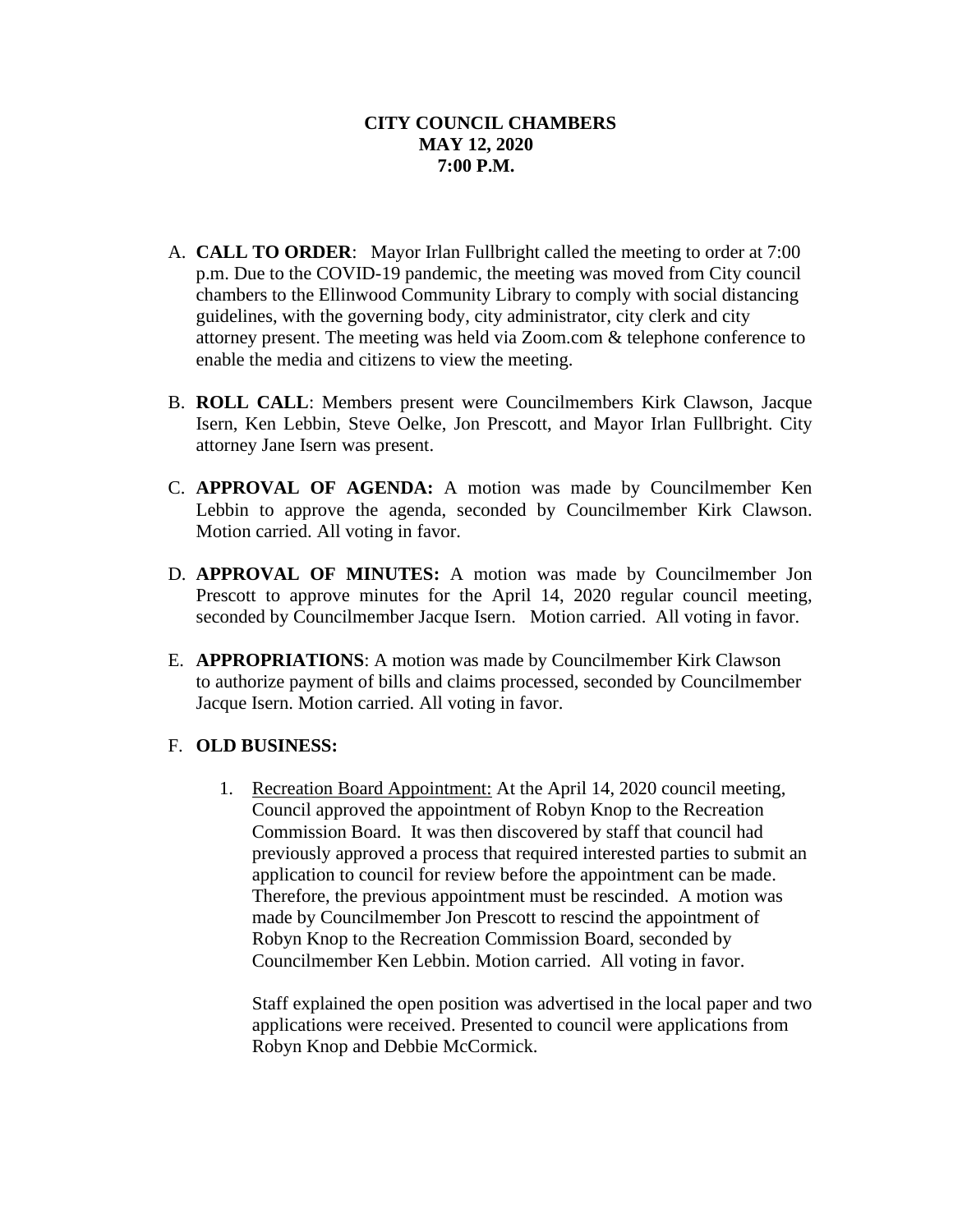After some discussion, Mayor Irlan Fullbright recommended the appointment of Robyn Knop to fill the four-year term which will end June, 2023. The appointment died for lack of a motion to accept the appointment. Mayor Irlan Fullbright then recommended the appointment of Debbie McCormick to fill the four-year term which will end June, 2023. A motion was made by Councilmember Jon Prescott to approve the appointment of Debbie McCormick to fill the four-year term, seconded by Councilmember Steve Oelke. Motion carried. All voting in favor.

## G. **NEW BUSINESS**:

- 1. Service Award: A service award will be presented to Ryan Komarek for his 10 years of service to the Fire Department.
- 2. 2019 Audit Report: Presented to council was the 2019 audit report. Danielle Hollingshead, a representative of Adams, Brown, Beran & Ball, Chtd. was present, via zoom, and reviewed the audit with council.

A motion was made by Councilmember Steve Oelke to accept the 2019 audit report as presented, seconded by Councilmember Ken Lebbin. Motion carried. All voting in favor.

3. City Fireworks Display: Presented to council for consideration was a proposed date of Saturday, July 4<sup>th</sup> for a community fireworks display, with a rain date of Sunday, July  $5<sup>th</sup>$ . The commitment of city funds was also discussed. In the past, letters have been sent to area businesses requesting donations for the event, however given the current economic condition, staff is not recommending sending any letters this year.

A motion was made by Councilmember Jon Prescott to approve the community fireworks display on July  $4<sup>th</sup>$ , with a rain date of July  $5<sup>th</sup>$  and approve a city contribution up to \$5,000 not including insurance for the event, seconded by Councilmember Kirk Clawson. Motion carried. All voting in favor.

4. City Wide Clean-up: The city-wide clean-up originally scheduled for April  $25<sup>th</sup>$  through May  $3<sup>rd</sup>$  was postponed and staff recommended rescheduling this event for May  $30<sup>th</sup>$  through June  $7<sup>th</sup>$ .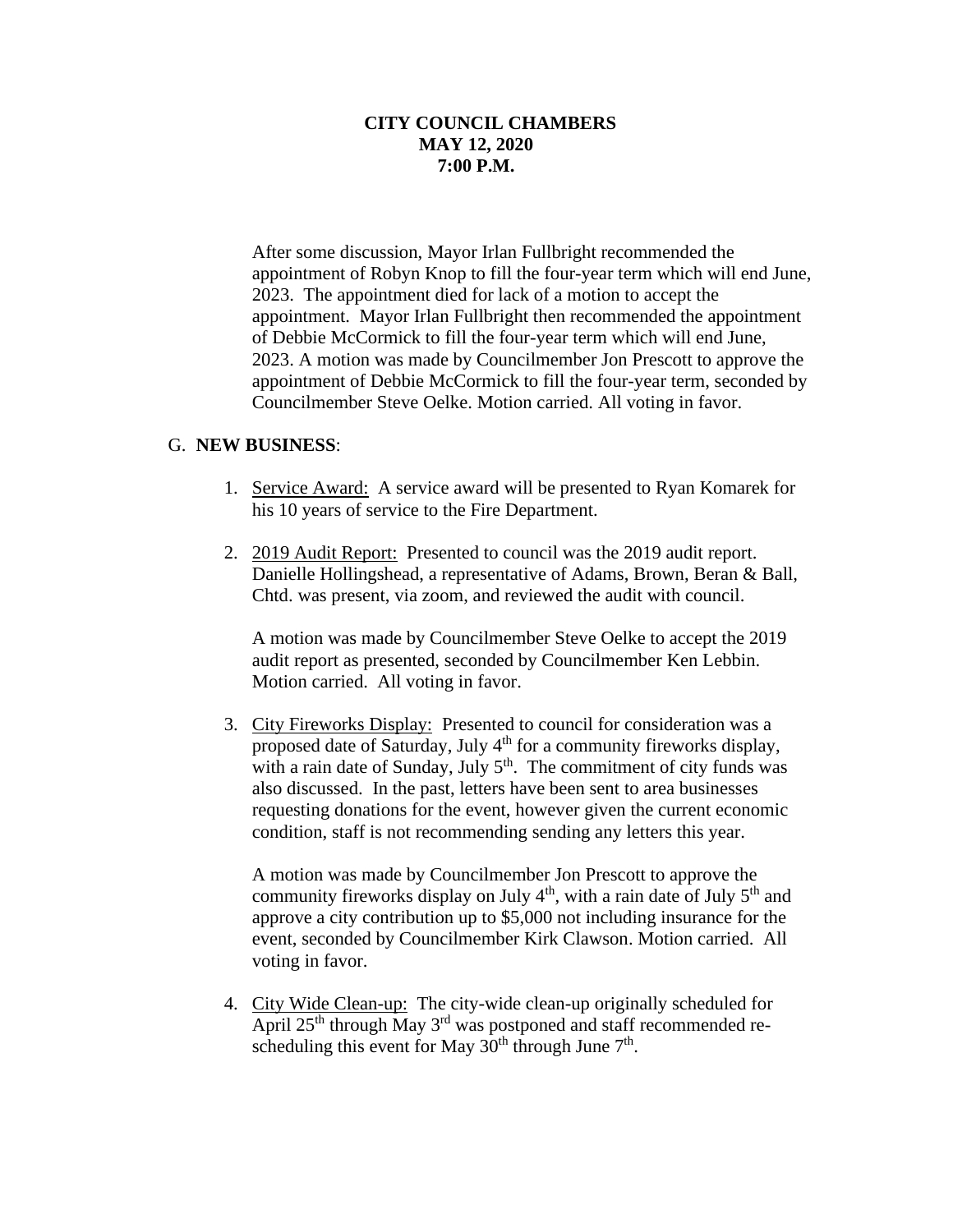A motion was made by Councilmember Steve Oelke to approve the rescheduled date of May  $30<sup>th</sup>$  through June  $7<sup>th</sup>$  for the city-wide clean-up and allow the placement of dumpsters at the city shop, seconded by Councilmember Jacque Isern. Motion carried. All voting in favor.

- 5. Street Improvements: Presented to council were plans for the additional street work related to the bond issue. Proposed projects are:
	- South Main from Santa Fe to West A Street
	- Second Street between Schiller Avenue and Goethe Avenue
	- Intersection of Second Street & Schiller Avenue
	- Intersection of Second Street & Wieland
	- Intersection of First Street and Goethe Avenue

Staff explained to council that estimates will be received from the contractor by the middle of next week. Staff requested direction from the council as to priority of the above projects. The consensus of council was for the South Main project to be the first priority. A special meeting was set for May 27 at 7:00 pm. to approve the final plans and the cost estimates from the contractor.

6. TASC Plan Changes: Presented to council was a plan document amendment for our TASC plan for changes due to the Coronavirus Aid, Relief, and Economic Security (CARES) Act and the Families First Coronavirus Response Act (FFCRA). The CARES Act amendment expands eligible medical expenses to include reimbursement for certain over-the-counter drugs and medicines. The FFCRA amendment includes compliance with the Emergency Family and Medical Leave Expansion Act (EFMLEA) in addition to FMLA.

A motion was made by Councilmember Jon Prescott to approve the TASC plan document amendment as presented, seconded by Councilmember Steve Oelke. Motion carried. All voting in favor.

7. ICMA Plan Changes: Presented to council was an election form applicable to the City's ICMA retirement plan which is offered as a voluntary optional retirement for employees. CARES Act legislation made some changes available to the plan. The election includes 2 provisions: 1) Coronavirus-Related Distributions (CRD) until December 31, 2020 for a "qualified" participant and 2) Expanded loan limits, which does not apply to our plan, since loans are not available under our plan.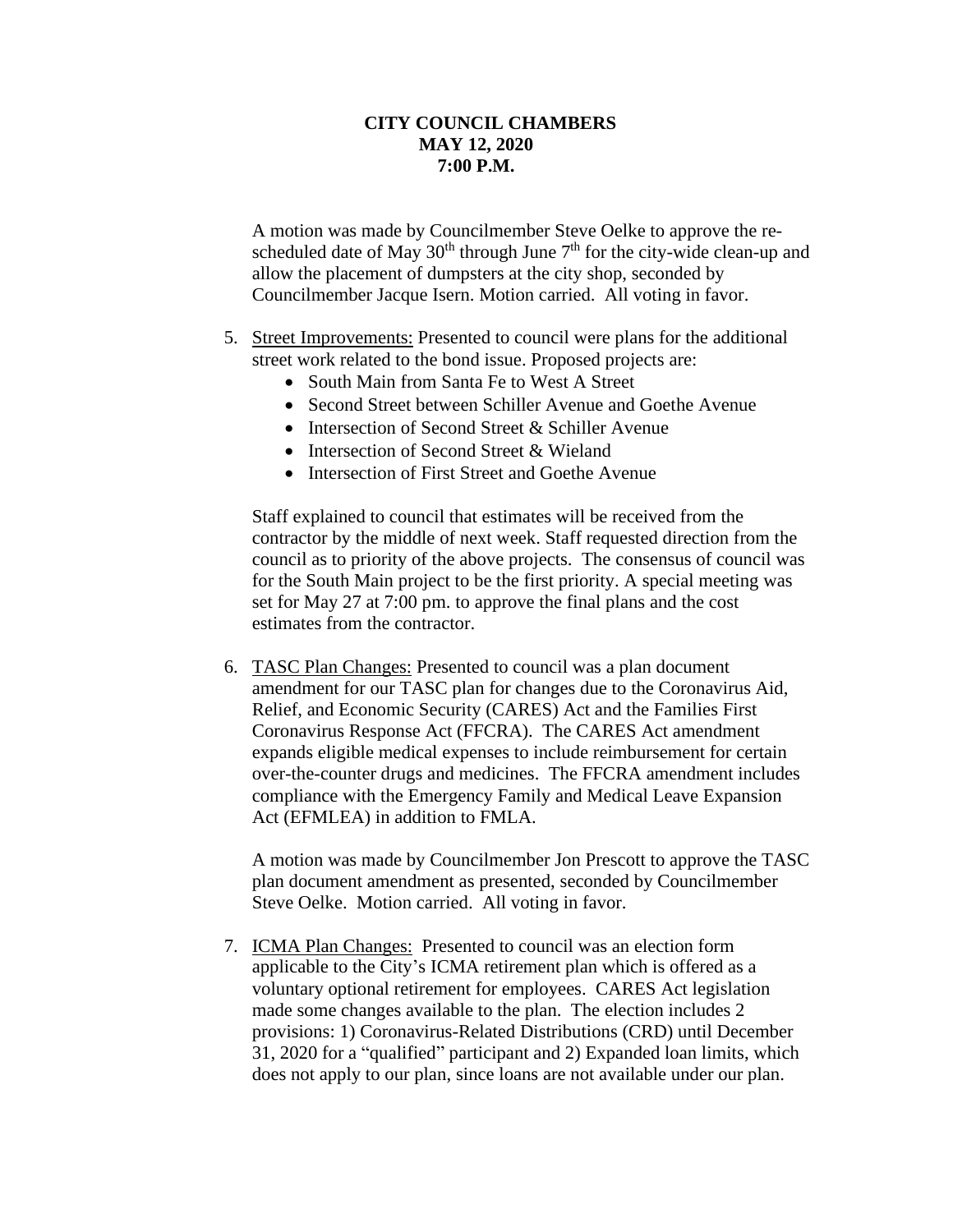A motion was made by Councilmember Steve Oelke to approve electing the CRD distribution provision, seconded by Councilmember Jacque Isern. Motion carried. All voting in favor.

8. Delinquent Utility Accounts: Recent legislation, due to the COVID 19 pandemic, prohibited utilities to disconnect customers for non-payment. Staff explained this rule is expected to be lifted on May 31, 2020. Presented to council was a proposed policy to address procedures for the collection of past due customer accounts.

Effective June 1, 2020, any customer who cannot or who does not pay the full amount by June 1, 2020 be allowed to prorate the past due amount over the next three months.

> Example – If the customer owes a past due amount of \$300, that amount would be divided equally into the next three months, i.e. \$100 per month beginning with the June  $1<sup>st</sup>$  bill. Failure to pay the current bill plus the past due amount of \$100 would lead to disconnection and any applicable late fees on the set disconnection day.

In addition to this option, the city would still have the normal pay agreement system that staff can work with the individual on a personal basis to reach an agreement for the payment of the past due bill.

On or before June  $1<sup>st</sup>$ , staff will send letters to customers with past due accounts. The letter will state the past due amount. The letter will also include that they MUST contact the city office as soon as possible or before June 15, 2020 to work out a payment plan that council has approved. Failure to do so may lead to disconnection of service on June 25, 2020. Each party must sign the payment plan agreement. A motion was made by Councilmember Jon Prescott to approve the past due account collection policy, seconded by Councilmember Ken Lebbin. Motion carried. All voting in favor.

9. Election of Council President: As provided in the Ellinwood City Code, the City Council shall annually elect one of their own body, as "President of the Council." The Council President shall preside at all meetings of the Council in the absence of the Mayor.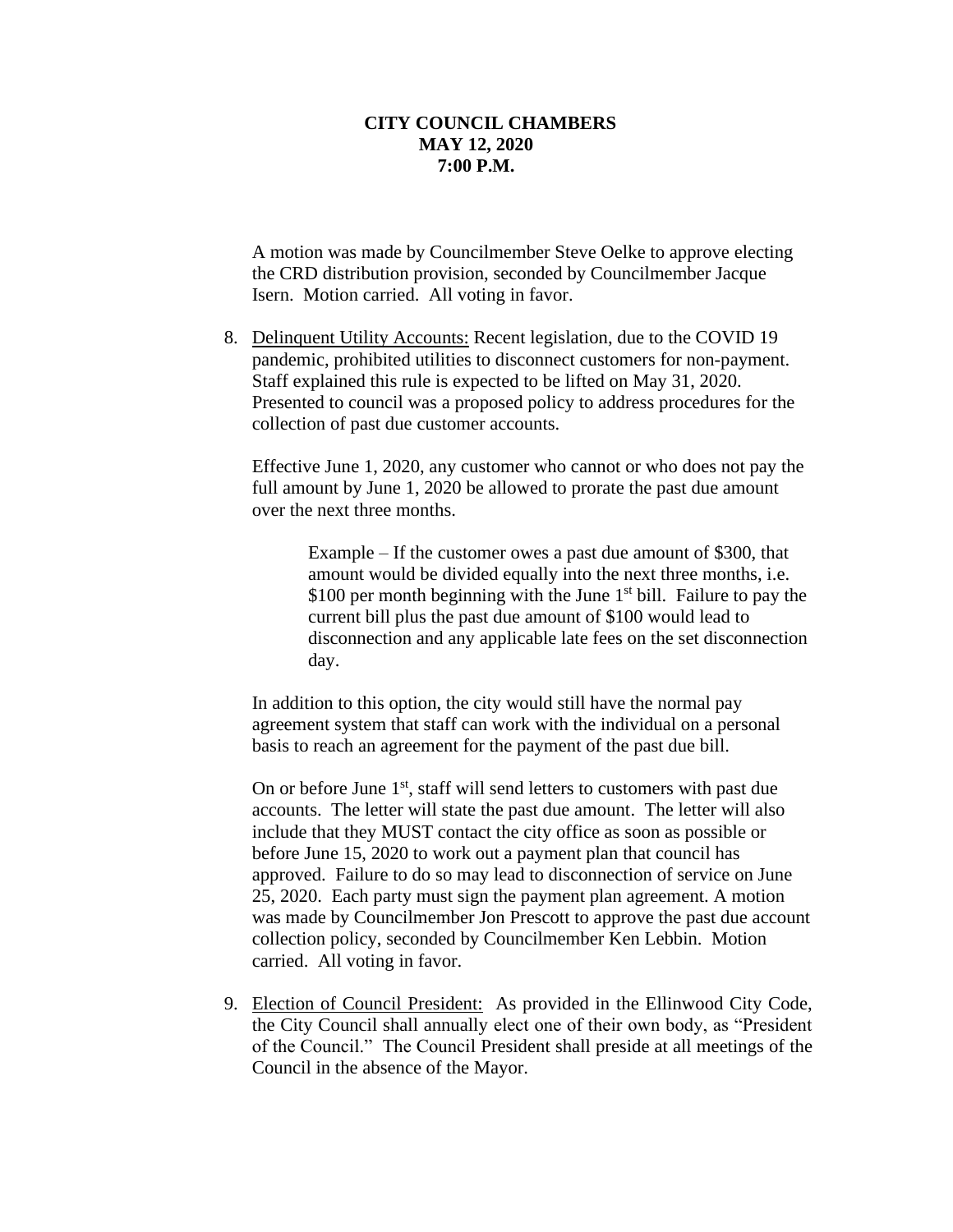A motion was made by Councilmember Kirk Clawson nominating Councilmember Ken Lebbin as Council President, seconded by Councilmember Jacque Isern. Motion carried. All voting in favor.

10. Designation of Official Depository: Each year the Mayor designates, with the consent of council, the institutions that may serve as depositories for City funds. The institutions recommended for this designation are:

Sunflower Bank, N.A. Community Bank of the Midwest

A motion was made by Councilmember Ken Lebbin to accept the designations as recommended by Mayor Irlan Fullbright, seconded by Councilmember Steve Oelke. Motion carried. All voting in favor.

11. Designation of Official Newspaper: Each year the Mayor shall designate, with the consent of Council, the official newspaper for publication of city notices. The Ellinwood Leader is the only operating newspaper in Ellinwood and is recommended for designation as the official newspaper. Staff suggested designating the Great Bend Tribune as an alternate official newspaper.

A motion was made by Councilmember Steve Oelke to accept the designation of the Ellinwood Leader as primary official newspaper and the Great Bend Tribune as an alternate official newspaper, seconded by Councilmember Kirk Clawson. Motion carried. All voting in favor

12. Appointment of Fire Committee: Each year the Mayor appoints two members of the council to represent the City in discussion with the two townships for contractual services to the fire district. This appointment is subject to council approval. Generally, the townships each pay 1/3 of the operating costs plus ½ of the direct rural equipment costs.

Mayor Fullbright recommended appointment of Councilmembers Steve Oelke and Kirk Clawson to the Fire Committee. A motion was made by Councilmember Jacque Isern to accept the appointments as submitted by Mayor Irlan Fullbright, seconded by Councilmember Jon Prescott. Motion carried. All voting in favor.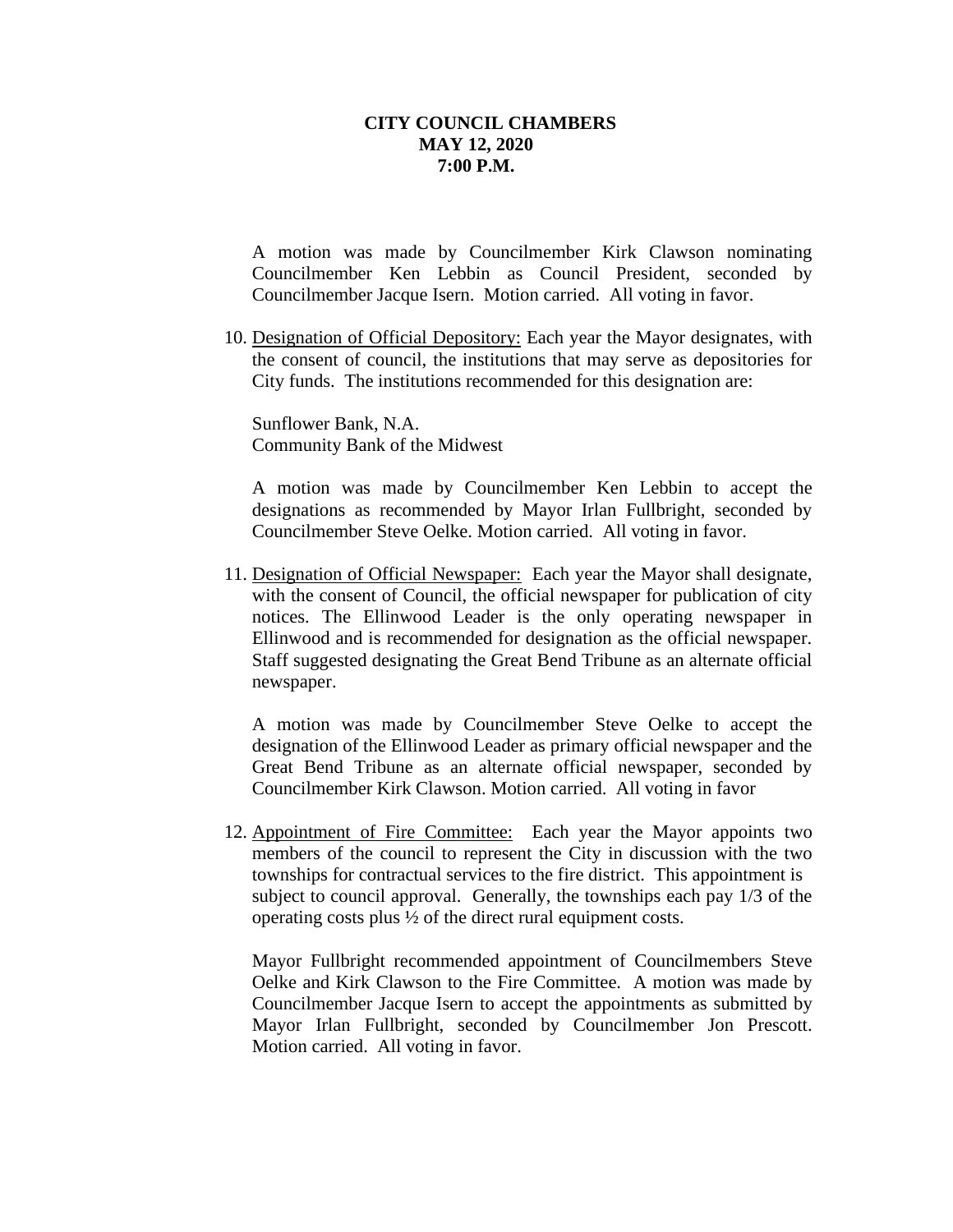13. Executive Session for Discussion of Property Acquisition Related to Flood Control: An executive session is requested for discussion of the acquisition of real property related to the flood control project. A motion was made by Councilmember Ken Lebbin to recess into executive session pursuant to KSA 75-4319(b)(6) for the purpose of discussion of the acquisition of real property relating to the flood control project. Executive session will be for ten (10) minutes beginning at 8:05 p.m. until 8:15 p.m. and council will reconvene in the library at that time. Persons to remain for the executive session are the governing body, city administrator and city attorney, seconded by Councilmember Kirk Clawson. Motion carried. All voting in favor. The governing body recessed into executive session at 8:05 p.m.

Meeting reconvened at 8:15 p.m. No action taken.

14. Executive Session for Non-Elected Personnel: An executive session is requested for discussion of personnel matters of non-elected personnel. A motion was made by Councilmember Ken Lebbin to recess into executive session pursuant to KSA 75-4319(b)(1) for the purpose of discussion of personnel matters of non-elected personnel. Executive session will be for thirty (30) minutes beginning at 8:20 p.m. until 8:50 p.m. and council will reconvene in the library at that time. Persons to remain in executive session are the governing body, city administrator and city attorney, seconded by Councilmember Steve Oelke. Motion carried. All voting in favor. The governing body recessed into executive session at 8:20 p.m.

Meeting reconvened at 8:50 p.m. No action taken.

15. Review of Ballfield, Playground, Parks and Office Closures: At the March 25<sup>th</sup> special meeting, council approved closing various areas of the city during certain stages of the COVID-19 pandemic. As the state is reopening, these closures need to be reviewed and possibly modified. During the discussion, staff recommended signage be posted explaining the risks upon entering the city parks, restrooms, ballfields etc.

A motion was made by Councilmember Kirk Clawson to approve open dates for the following city facilities:

- Ballfields June  $1<sup>st</sup>$
- City Hall lobby June  $1<sup>st</sup>$
- Playground equipment & park restrooms June  $15<sup>th</sup>$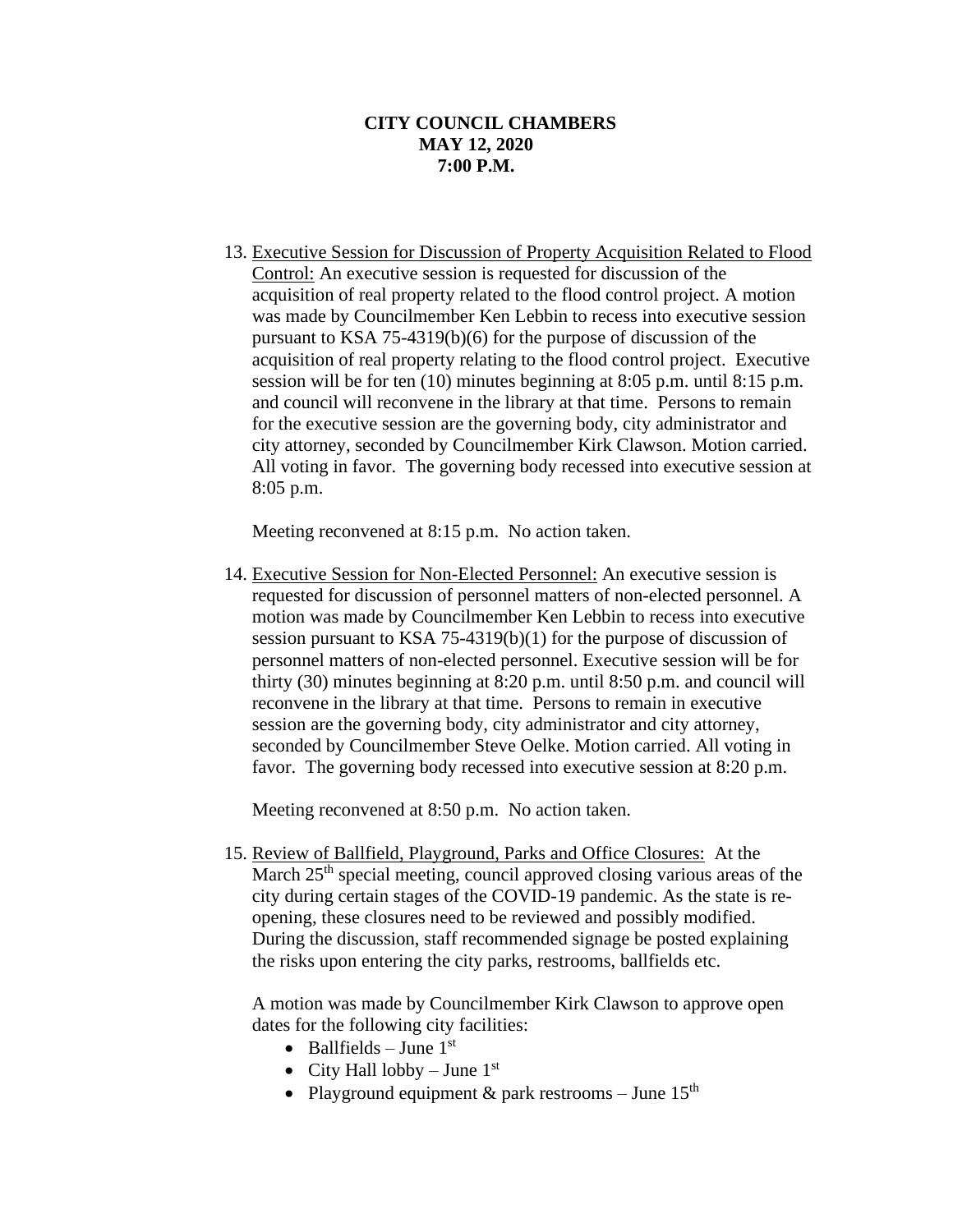Councilmember Jon Prescott seconded the motion. Motion carried. All voting in favor

- 16. Pool and Splash Pad Opening: Council expressed several concerns related to the possible opening of the pool and splash pad including COVID exposure, staffing issues, and economic impact. After some discussion, a motion was made by Councilmember Jon Prescott to close the pool and the splash pad for the 2020 season, seconded by Councilmember Jacque Isern. Motion carried. All voting in favor.
- 17. Annual Appointment of Department Directors: As provided by City Code, the Mayor, with consent of council, may appoint the city officers/directors.

The following Department Directors are recommended for appointment:

| Kevin Clair             | Street & Parks Superintendent               |
|-------------------------|---------------------------------------------|
| Jon Perron              | <b>Electric Distribution Superintendent</b> |
| James McMullen          | <b>Electric Production Superintendent</b>   |
| <b>Chance Bailey</b>    | <b>Chief of Police</b>                      |
| Kim Schartz             | <b>City Clerk</b>                           |
| Janice Birzer           | <b>City Treasurer</b>                       |
| Chris Komarek           | City Administrator                          |
| <b>Charles Pike</b>     | Municipal Judge                             |
| Chris Komarek           | Fire Chief                                  |
| <b>Brittney Bailey</b>  | <b>EMS</b> Director                         |
| Isern & Carpenter       | <b>City Attorney</b>                        |
| <b>Spencer Proffitt</b> | Water/Wastewater Superintendent             |
| <b>Brad Helfrich</b>    | <b>Sanitation Department</b>                |

A motion was made by Councilmember Ken Lebbin to approve the annual appointment of Department Directors as presented above, seconded by Councilmember Jon Prescott. Motion carried. All voting in favor.

18. City Administrator Contract Review: After some discussion, due to the unknown economic impact of COVID-19, no raise was recommended for the city administrator at this time. It was suggested to review the contract again later in the calendar year.